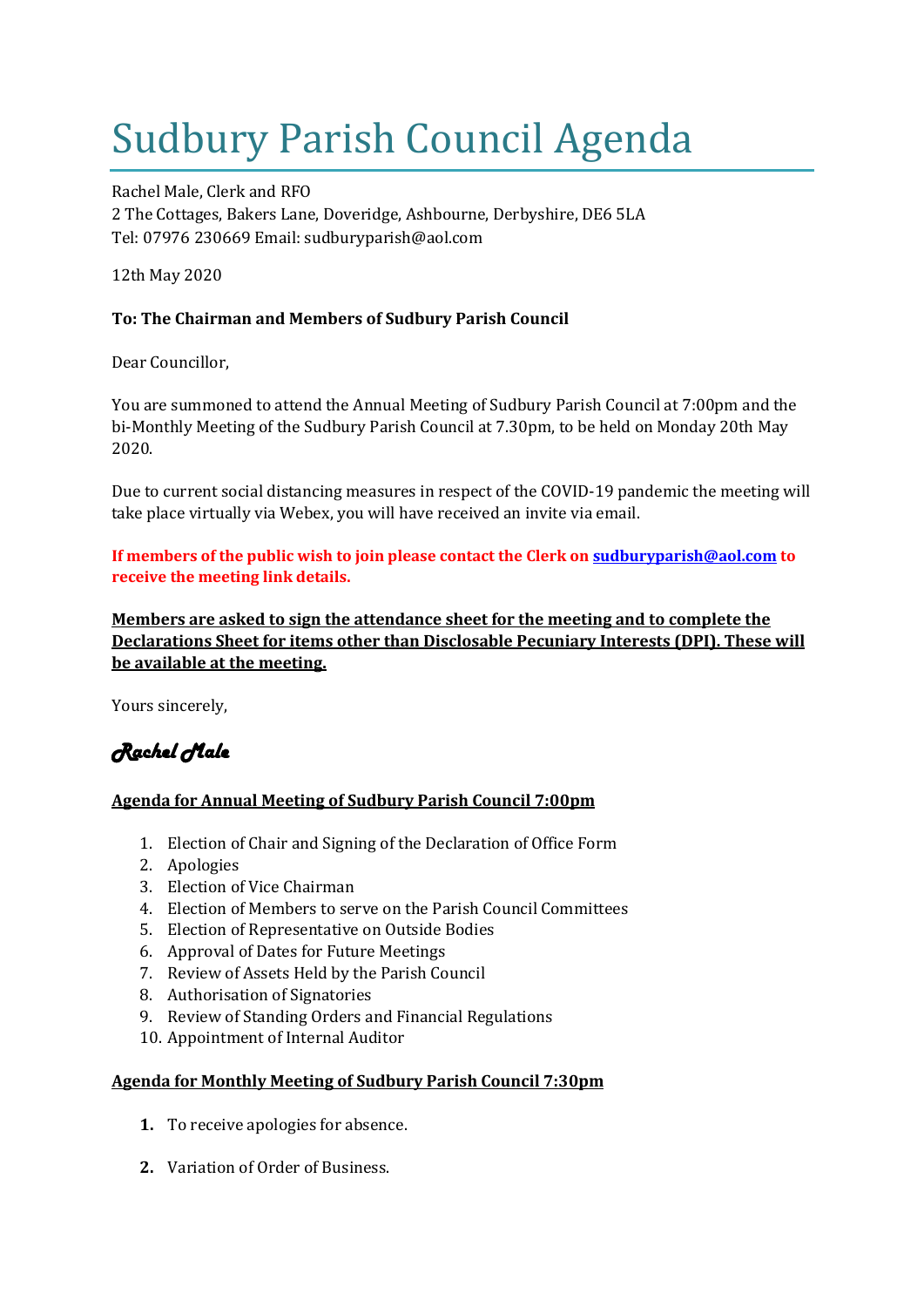- **3.** Declaration of Members Interests.
	- Please note;
	- (a) Members must ensure that they complete the Declarations of Interest sheet prior to the start of the meeting in respect of items other than Disclosable Pecuniary Interests and must indicate the action to be taken (i.e., to stay in the meeting, to leave the meeting or to stay in the meeting to
	- (b) make representations and then leave the meeting prior to any consideration of determination or the item)
	- (c) Where a Member indicates that they have a prejudicial interest but wish to make representations regarding the item before leaving the meeting, those representations must be made under item c of Public Speaking.

The Declarations of Interests for matters other than Disclosable Pecuniary Interests will be read out from the Declaration Sheet – Members will be asked to confirm that the record is correct.

- **4.** Public Speaking
	- (a) A period of not more than three minutes will be made available for members of the public and Members of the Council to comment on any matter.
	- (b) If a Police Liaison Officer, a County Council or District Council Member is in attendance they will be given the opportunity to raise any relevant matter.
	- (c) Members declaring an interest other than a Disclosable Pecuniary Interest who wish to make representations or give evidence under the National Association of Local Councils' (NALC) Code of Conduct shall do so at this stage.
- **5.** To approve the minutes of the bi-monthly meeting of the Parish Council held on the 16th March 2020 (copies attached).
- **6.** Chairman's Announcements.
- **7.** Covid19 to RESOLVE to note the information and on what action to take.
	- a) Postponement of Annual Parish Meeting until 2021
	- b) Annual Governance & Accountability Return dates extended by 2 months.
	- c) Standing Orders to be amended to include the approval of online meetings.
- **8.** Report from the Clerk on on-going matters.
- **9.** Village Reports:
	- (a) Football Field, Pavilion and Mowers
		- i. Mowing contract 2020/2021
	- (b) Bus Stops and Bus Route
	- (c) Website
	- (d) Highways Report
	- (e) Public Footpaths and Rights of Way
	- (f) Sudbury Park
	- (g) Parish Rooms
	- (h) National Trust
	- (i) Sudbury Estate
	- (j) Gasworks